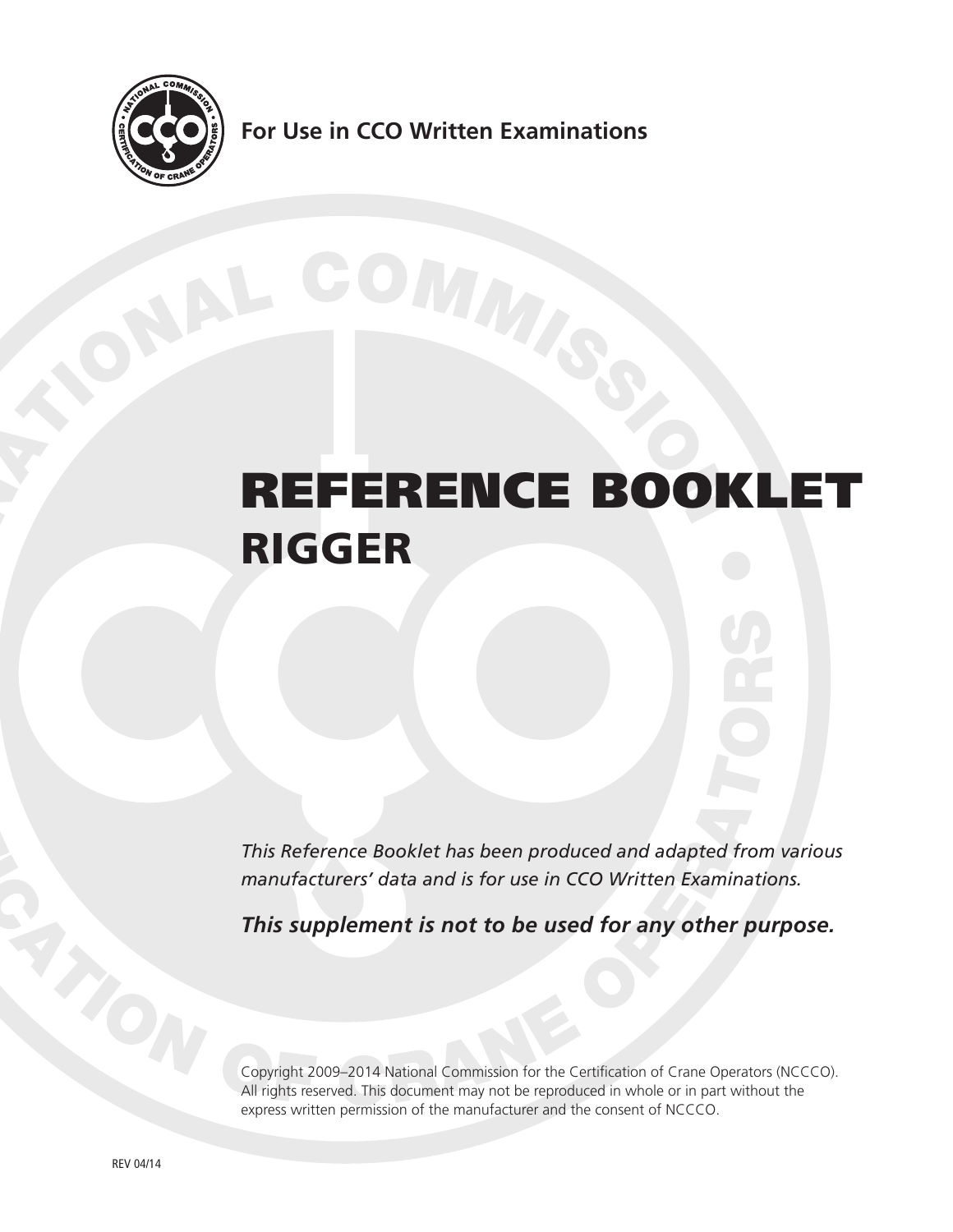#### HOLD HARMLESS/RELEASE/DISCLAIMER AGREEMENT

The reading and/or using person or entities using this publication for and in consideration of the assistance, cooperation, and information given by the National Commission for the Certification of Crane Operators (NCCCO) in this publication, *Rigger Reference Booklet,* the receipt of which is acknowledged, does hereby and for all future time have released, hold harmless from any liability, and forever discharged for itself, its administrators and assigns the said NCCCO from all and any manner of action or demands whatsoever in law, in admiralty, or in equity, which against the said NCCCO anyone ever had, now have, or which shall be later claimed. This agreement relates specifically to any cause of action arising out of the publication, information provided, subsequent conduct, and any use of the information provided in this publication and related uses or demonstrations of skills,

methods, and techniques cited in the publication. This mutually beneficial release and hold harmless agreement may not be changed orally and exists in perpetuity. NCCCO generally and specifically disclaims any warranty, merchantability of intended or unintended use, or liability for use of the in the information. This publication is issued solely as a public service to improve the lifting industry and promote public safety.

Copyright 2009–2014 by the National Commission for the Certification of Crane Operators. All rights reserved. No part of this book may be reproduced or transmitted in any form or by any means, electronic or mechanical, including photocopying, recording, or by any information storage and retrieval system, without prior written permission from the publisher. For information, contact the publisher, National Commission for the Certification of Crane Operators.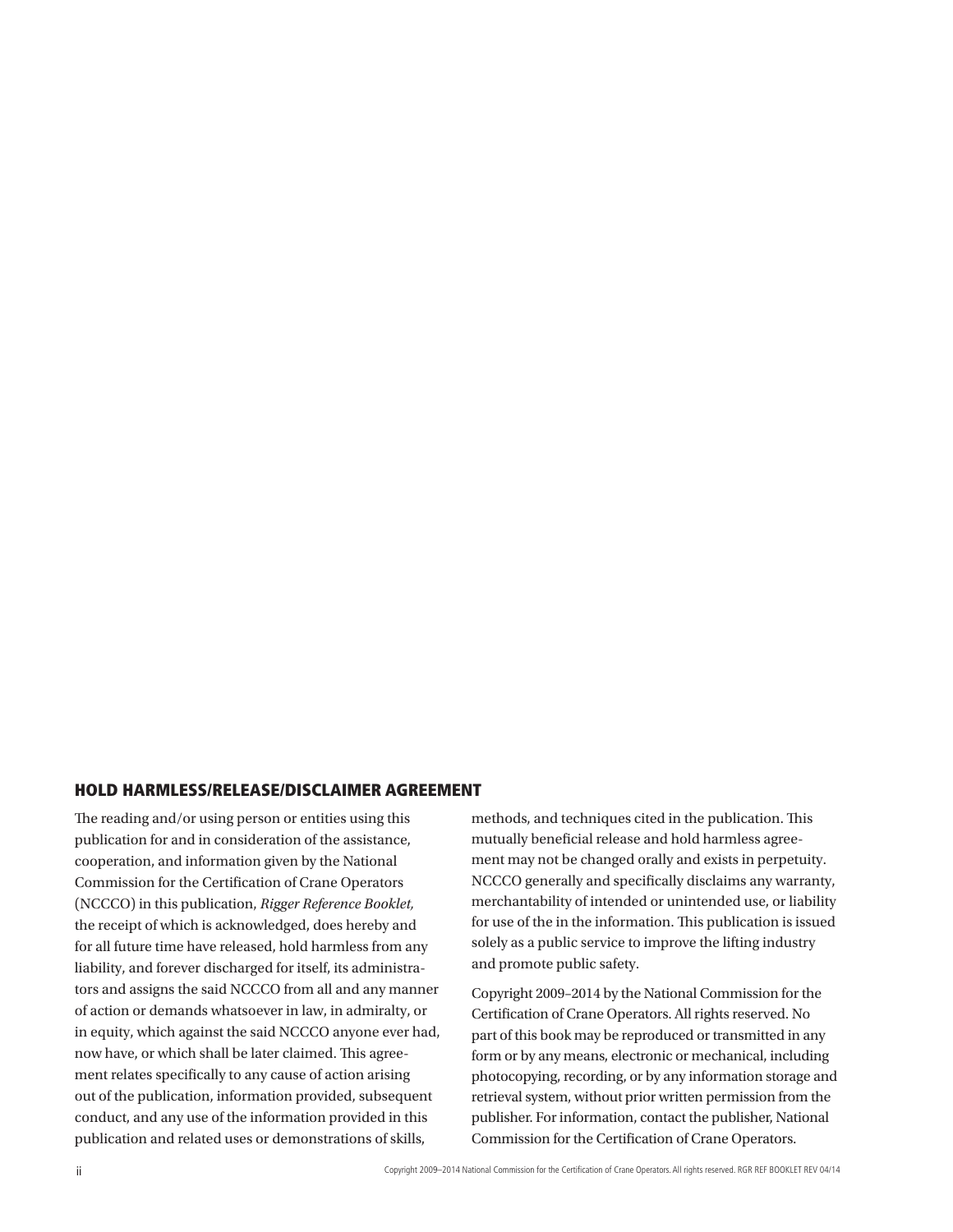## General Data

| $A^2 + B^2 = C^2$<br>$C^2 - A^2 = B^2$<br>$C^2 - B^2 = A^2$                                                                                                                                                              | A<br>B<br>Area of a triangle = $\frac{1}{2} \times A \times B$                                      | $\bullet$ d = diameter<br>• $L =$ length<br>$\bullet$ W = width<br>• Circumference = $\pi \times d$<br>• Volume of rectangular<br>prism = $L \times W \times H$                                                                                                                                                                          | • $r =$ radius<br>$\bullet$ H = height<br>• $\pi$ or Pi = 3.14<br>• Area of a circle $=\pi \times r^2$<br>• Area of a square $= L \times W$ |
|--------------------------------------------------------------------------------------------------------------------------------------------------------------------------------------------------------------------------|-----------------------------------------------------------------------------------------------------|------------------------------------------------------------------------------------------------------------------------------------------------------------------------------------------------------------------------------------------------------------------------------------------------------------------------------------------|---------------------------------------------------------------------------------------------------------------------------------------------|
| <b>Wire Rope Sling</b><br>D/d Ratio<br>Strength<br><b>Efficiencies</b><br>25:1<br>$= 1.00$<br>20:1<br>$= .92$<br>15:1<br>.88<br>$=$<br>10:1<br>.86<br>$=$<br>4:1<br>.75<br>$=$<br>2:1<br>.65<br>$=$<br>1:1<br>.50<br>$=$ | 1 pound $= .45$ kg<br>$1 \text{ kg} = 1,000 \text{ grams} = 2.2 \text{ lb}.$<br>1 KIP = $1,000$ lb. | 1 yard = $3$ ft. = $36$ in. = $.91$ meter<br>1 meter = $1.09$ yd. = $3.28$ ft. = $39.37$ in.<br>1 ton (short) = .891 long ton = .91 metric ton = $2,000$ lbs. = 907 kg<br>1 ton (metric) = 1.1 short ton = .98 long ton = 2,204 lb. = 1,000 kg<br>1 gallon (U.S. liq.) = 4 gt. = 3.8 liters<br>1 liter = .264 gallon $(U.S.) = 1.06$ gt. |                                                                                                                                             |

 $- - - - - - -$ 

## Calculating Load Weights 2008 2012 12:38 2014

| Materials and Liquids - Pounds / cu. ft. |     |                             |     |  |  |
|------------------------------------------|-----|-----------------------------|-----|--|--|
| Aluminum                                 | 168 | <b>Iron Casting</b>         | 460 |  |  |
| <b>Asbestos</b>                          | 153 | Lead                        | 710 |  |  |
| Asphalt                                  | 80  | Lumber-Fir                  | 40  |  |  |
| <b>Brass</b>                             | 521 | Lumber-Oak                  | 62  |  |  |
| <b>Brick</b><br>120                      |     | <b>Lumber-Railroad Ties</b> | 50  |  |  |
| <b>Bronze</b>                            | 500 | Oil, Motor                  | 58  |  |  |
| Coal                                     | 56  | Paper                       | 60  |  |  |
| <b>Concrete, Reinforced</b>              | 150 | <b>Portland Cement</b>      | 94  |  |  |
| <b>Crushed Rock</b>                      | 95  | <b>River Sand</b>           | 120 |  |  |
| <b>Diesel</b>                            | 53  | <b>Rubber</b>               | 94  |  |  |
| Dry Earth, Loose                         | 74  | <b>Steel</b>                | 480 |  |  |
| Gasoline                                 | 45  | Water                       | 62  |  |  |
| Glass                                    | 160 | <b>Zinc</b>                 | 437 |  |  |

| Pounds / sq. ft.           |      |  | Pounds / gallon       |     |
|----------------------------|------|--|-----------------------|-----|
| Steel plate                |      |  | Gasoline              | 6.0 |
| $\bullet$ 1/8 inch         | 5    |  |                       |     |
| $\bullet$ 1/4 inch         | 10   |  | <b>Diesel</b>         | 7.0 |
| $\bullet$ 1/2 inch         | 20   |  | Water                 | 8.3 |
| $\bullet$ 1 inch<br>40     |      |  |                       |     |
| Aluminum plate             |      |  |                       |     |
| $\bullet$ 1/8 inch         | 1.75 |  | 7.5 gallons of liquid |     |
| $\bullet$ 1/4 inch<br>3.50 |      |  | to a cubic foot       |     |
| Lumber                     |      |  | 27 cubic feet to a    |     |
| • 3/4 inch Fir<br>2.5      |      |  | cubic yard            |     |
| $\bullet$ 3/4 inch Oak     | 4.0  |  |                       |     |

# Load Factors & Weight Distribution **3**

Sling Tension =  $\frac{\text{Sling Length (L)}}{\text{Sling Height (H)}} \times \text{share of load wt.}$ 





| Share of Load Wt. @ A                                                                          | Share of Load Wt. @ B                                                                              | Legend                                                                                                      |
|------------------------------------------------------------------------------------------------|----------------------------------------------------------------------------------------------------|-------------------------------------------------------------------------------------------------------------|
| $R_1 + R_2 = TS$<br>$\frac{R_2}{2}$ = P<br>TS<br>$P \times W =$ Share of Load<br>Wt $\alpha$ A | $R_1 + R_2 = TS$<br>$R_{1}$ <sub>= P</sub><br>$P \times W =$ Share of Load<br>W <sub>t</sub> $@$ B | $R_1$ = Run, Side 1<br>$R_2$ = Run, Side 2<br>$TS = Total Span$<br>$P = Percentage$<br>$W = Weight of Load$ |

| <b>CG In Feet From A</b>        | <b>CG In Feet From B</b>        | Legend                                                            |
|---------------------------------|---------------------------------|-------------------------------------------------------------------|
| $W_1 + W_2 = TW$<br><b>TW</b>   | $W_1 + W_2 = TW$<br>TW          | $W_1$ = Weight at A<br>$W_2$ = Weight at B<br>$TW = Total Weight$ |
| $P \times S = CG$ in ft. from A | $P \times S = CG$ in ft. from B | $=$ Percentage<br>$=$ Span                                        |

 $\boxed{1}$ 

Copyright 2009–2014 National Commission for the Certification of Crane Operators. All rights reserved. RGR REF BOOKLET REV 04/14 1 06 7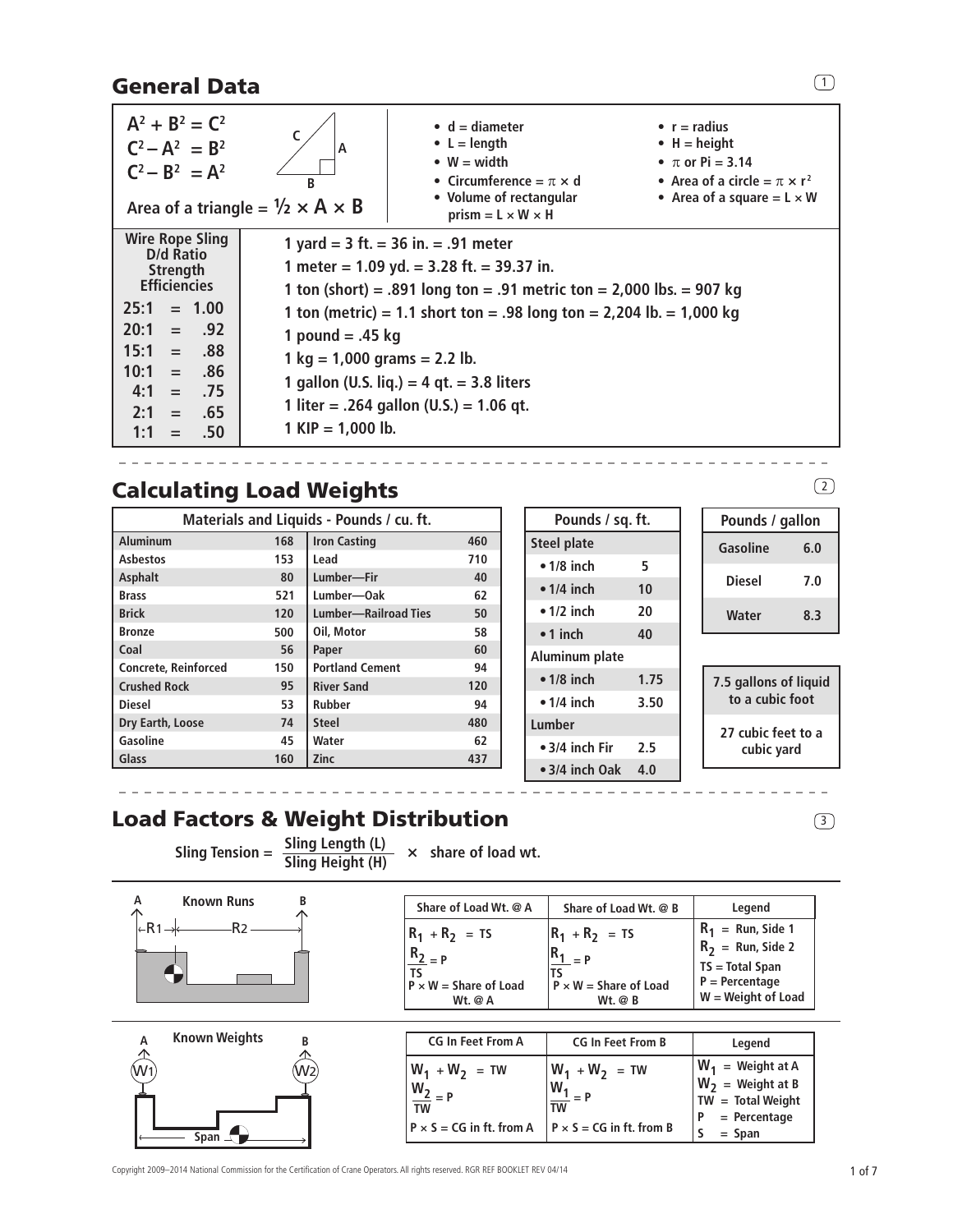## **Level & Incline Planes 44**

| Legend                                 | <b>Formulas</b>                                           |  |  |
|----------------------------------------|-----------------------------------------------------------|--|--|
| $W = Weight of load$                   | Level: $F = CF \times W$                                  |  |  |
| $CF = Coefficient of Friction$         |                                                           |  |  |
| $F =$ Force required to move load      | Uphill: $F = (CF \times R/L \times W) + (W \times H/L)$   |  |  |
| $H =$ Height in feet                   | Downhill: $F = (CF \times R/L \times W) - (W \times H/L)$ |  |  |
| $R =$ Run, horizontal distance in feet |                                                           |  |  |
| $L =$ Length of ramp in feet           |                                                           |  |  |

## Coefficients of Friction **[For Estimation Only]**

| Concrete on concrete |     | Wood on metal                 | .30 | Steel on steel | .10  |
|----------------------|-----|-------------------------------|-----|----------------|------|
| Metal on concrete    | .60 | Cast iron on steel            |     | Load on wheels | .05  |
| Wood on wood         | .50 | Continuous lubricated surface |     | Load on ice    | .01  |
| Wood on concrete     | .45 |                               |     | Load on air    | .007 |

## **Level Pick Points** 5 and 5 and 5 and 5 and 5 and 5 and 5 and 5 and 5 and 5 and 5 and 5 and 5 and 5 and 5 and 5 and 5 and 5 and 5 and 5 and 5 and 5 and 5 and 5 and 5 and 5 and 5 and 5 and 5 and 5 and 5 and 5 and 5 and 5 an



## Off-level Pick Points **600 and 100 and 100 and 100 and 100 and 100 and 100 and 100 and 100 and 100 and 100 and 100 and 100 and 100 and 100 and 100 and 100 and 100 and 100 and 100 and 100 and 100 and 100 and 100 and 100 and**

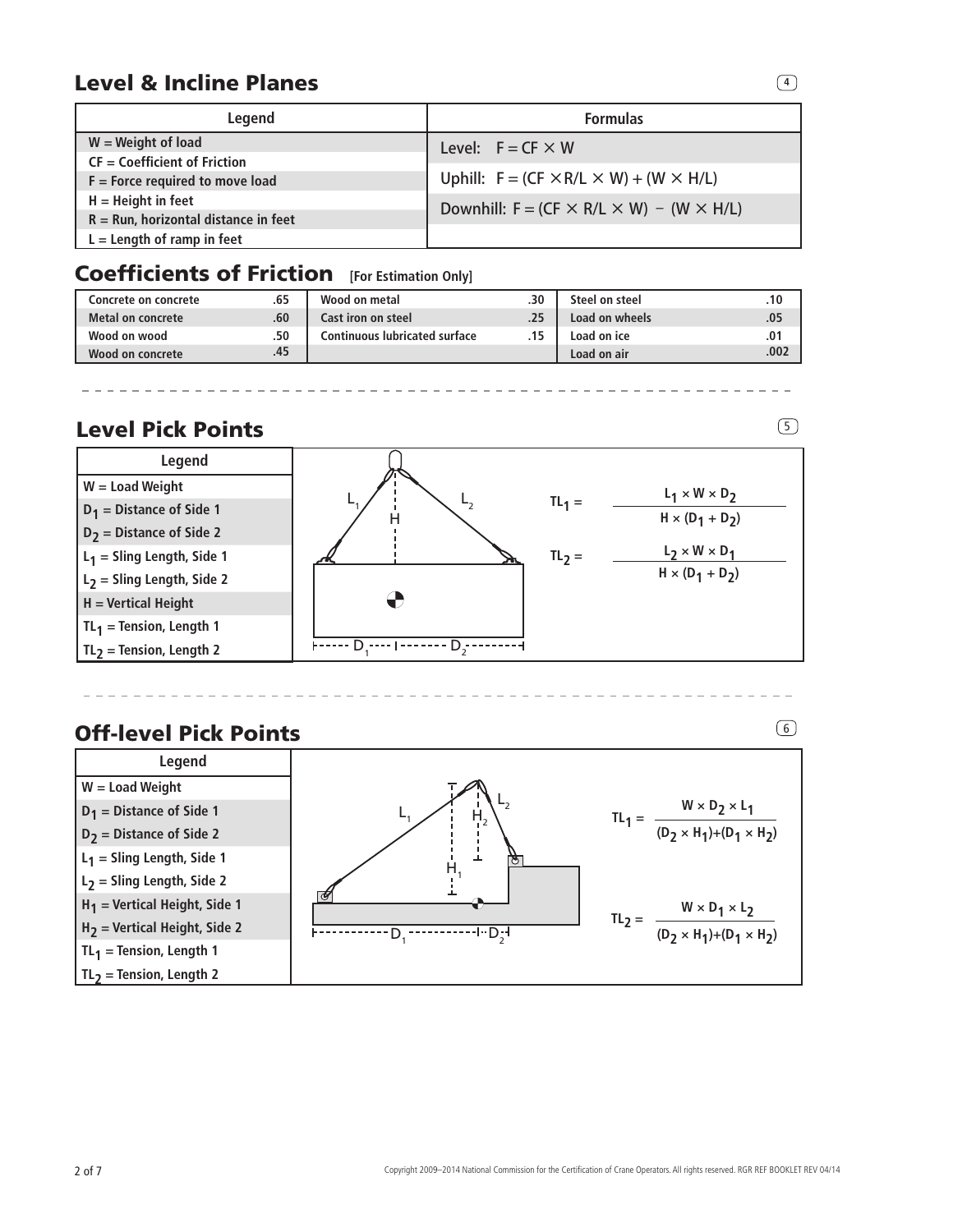## Block & Fairlead Loading

| <b>Full Included Angle</b> | <b>Block Factor</b> |
|----------------------------|---------------------|
| 180                        | 0.00                |
| 170                        | 0.17                |
| 160                        | 0.35                |
| 150                        | 0.52                |
| 140                        | 0.68                |
| 130                        | 0.84                |
| 120                        | 1.00                |
| 110                        | 1.15                |
| 100                        | 1.29                |
| 90                         | 1.41                |
| 80                         | 1.53                |
| 70                         | 1.64                |
| 60                         | 1.73                |
| 50                         | 1.81                |
| 40                         | 1.87                |
| 30                         | 1.93                |
| 20                         | 1.97                |
| 10                         | 1.99                |
| 0                          | 2.00                |

## Example

 $\left( 7\right)$ 

8



**BL = Block Load BF = Block Factor LP = Line Pull FIA = Full Included Angle**

**Formula**  $BL = BF \times LP$ 

| <b>Wire Rope EIPS/IWRC Sling Capacities (lb.)</b><br><b>Mechanical Splice</b> |       |       |            |            |            |       |  |  |
|-------------------------------------------------------------------------------|-------|-------|------------|------------|------------|-------|--|--|
| Size in<br>inches                                                             |       |       | $90^\circ$ | $60^\circ$ | $45^\circ$ | ´30°  |  |  |
| 1/4                                                                           | 1,300 | 960   | 2,600      | 2,200      | 1,820      | 1,300 |  |  |
| 5/16                                                                          | 2,000 | 1,480 | 4,000      | 3,400      | 2,800      | 2,000 |  |  |
| 3/8                                                                           | 2,800 | 2,200 | 5,600      | 5,000      | 4,000      | 2,800 |  |  |
| 7/16                                                                          | 3,800 | 2,800 | 7,600      | 6,800      | 5,400      | 3,800 |  |  |

**1/2 5,000 3,800 10,000 8,800 7,200 5,000 9/16 6,400 4,800 12,800 11,000 9,000 6,400 5/8 7,800 5,800 15,600 13,600 11,000 7,800 3/4 11,200 8,200 22,400 19,400 15,800 11,200 7/8 15,200 11,200 30,400 26,000 22,000 15,200 1 19,600 14,400 39,200 34,000 28,000 19,600 1-1/8 24,000 18,000 48,000 42,000 34,000 24,000 1-1/4 30,000 22,500 60,000 52,000 42,000 30,000**

Copyright 2009–2014 National Commission for the Certification of Crane Operators. All rights reserved. RGR REF BOOKLET REV 04/14 3 of 7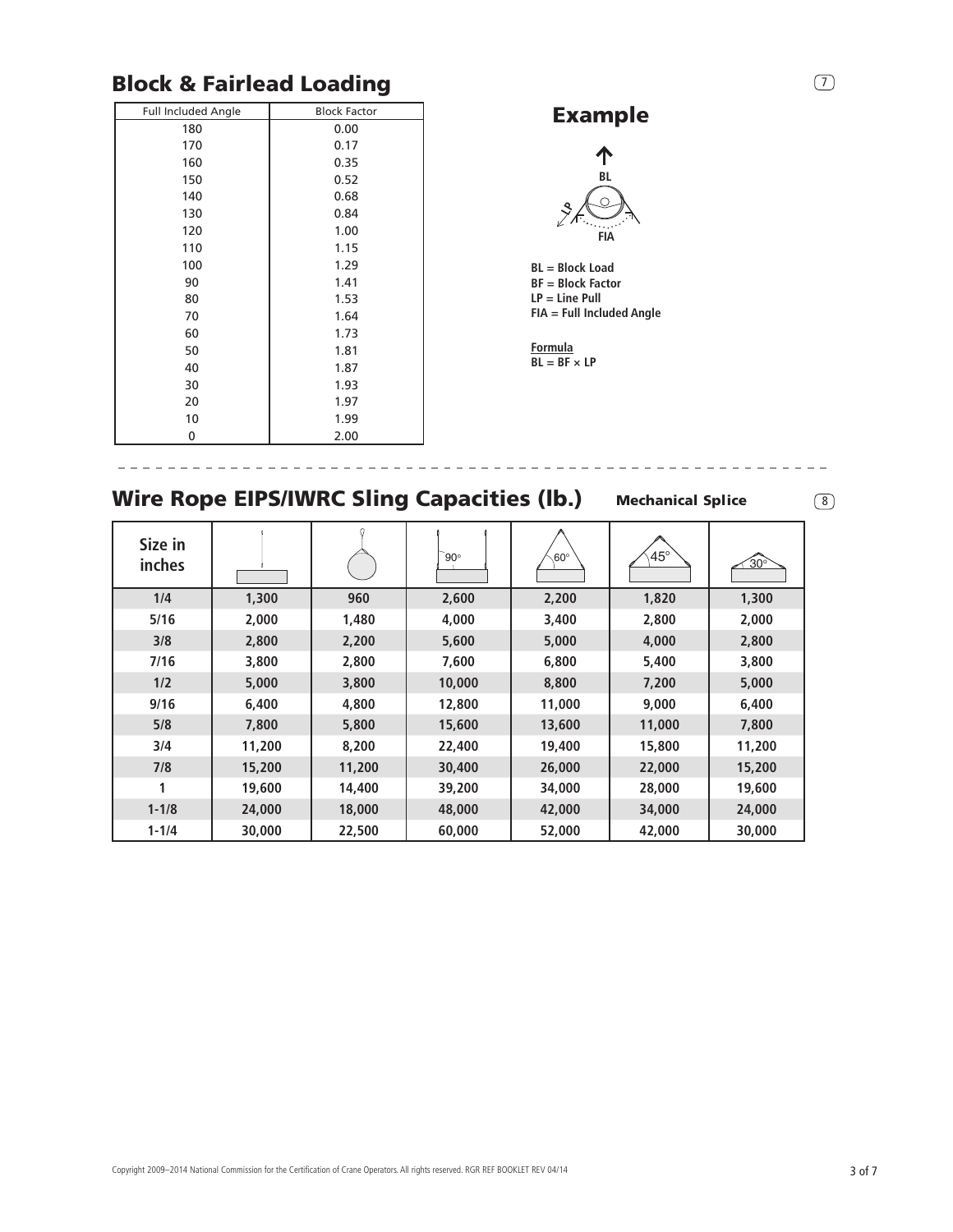## 3-Part Braided Wire Rope Sling Capacities (tons)

| <b>Finished</b><br><b>Diameter</b><br>(inches) | Composed<br>of 3 parts<br>of EIP Rope<br>(inches) |       |       |       | Weight<br>Per Ft.<br>Approx.<br>(pounds) |
|------------------------------------------------|---------------------------------------------------|-------|-------|-------|------------------------------------------|
| 1/2                                            | 1/4                                               | 1.7   | 1.3   | 3.4   | .44                                      |
| 5/8                                            | $5/16$                                            | 2.6   | 1.9   | 5.2   | .68                                      |
| 3/4                                            | 3/8                                               | 3.6   | 2.7   | 7.2   | .99                                      |
| 7/8                                            | 7/16                                              | 4.9   | 3.7   | 9.8   | 1.33                                     |
| $\mathbf{1}$                                   | 1/2                                               | 6.4   | 4.8   | 12.8  | 1.75                                     |
| $1 - 1/8$                                      | 9/16                                              | 8.0   | $6.0$ | 16.0  | 2.24                                     |
| $1 - 3/4$                                      | 7/8                                               | 19.0  | 14.3  | 36.0  | 5.40                                     |
| $2 - 1/4$                                      | $1 - 1/8$                                         | 31.2  | 23.4  | 62.4  | 8.90                                     |
| $2 - 3/4$                                      | $1 - 3/8$                                         | 46.0  | 34.5  | 92.0  | 13.30                                    |
| $3 - 1/4$                                      | $1 - 5/8$                                         | 63.4  | 47.6  | 126.8 | 18.50                                    |
| $\overline{4}$                                 | $\overline{2}$                                    | 95.0  | 71.2  | 190.0 | 28.00                                    |
| $4 - 1/2$                                      | $2 - 1/4$                                         | 118.0 | 88.5  | 236.0 | 35.60                                    |
| 5                                              | $2 - 1/2$                                         | 145.0 | 109.0 | 290.0 | 44.00                                    |

**Basket-rated capacities based on D/d ratio of five times the wire rope's finished diameter.** 

## 9-Part Braided Wire Rope Sling Capacities (tons) **10 12 12 13 13 14 15 16 16**

\_\_\_\_\_\_\_\_\_\_\_\_\_\_\_\_\_

| <b>Finished</b><br><b>Diameter (inches)</b> | Composed of<br>9 parts of EIP Rope<br>(inches) |      |      |       |
|---------------------------------------------|------------------------------------------------|------|------|-------|
| 1/2                                         | 1/8                                            | 1.4  | 1.0  | 2.8   |
| 5/8                                         | 5/32                                           | 2.0  | 1.5  | 4.0   |
| 3/4                                         | 3/16                                           | 3.0  | 2.2  | 6.0   |
| 7/8                                         | 7/32                                           | 4.0  | 3.0  | 8.0   |
| $\mathbf{1}$                                | 1/4                                            | 4.8  | 3.6  | 9.6   |
| $1 - 1/2$                                   | 3/8                                            | 10.5 | 7.8  | 21.0  |
| $\overline{2}$                              | 1/2                                            | 19.1 | 14.3 | 38.2  |
| $2 - 1/2$                                   | 5/8                                            | 29.6 | 22.2 | 59.2  |
| 3                                           | 3/4                                            | 42.3 | 31.7 | 84.6  |
| $3 - 1/2$                                   | 7/8                                            | 57.3 | 42.9 | 114.6 |
| $\overline{4}$                              | $\mathbf{1}$                                   | 74.4 | 55.8 | 148.4 |
| $4 - 1/2$                                   | $1 - 1/8$                                      | 93.6 | 60.2 | 187.2 |

**Basket-rated capacities based on D/d ratio of five times the wire rope's finished diameter.** 

----------------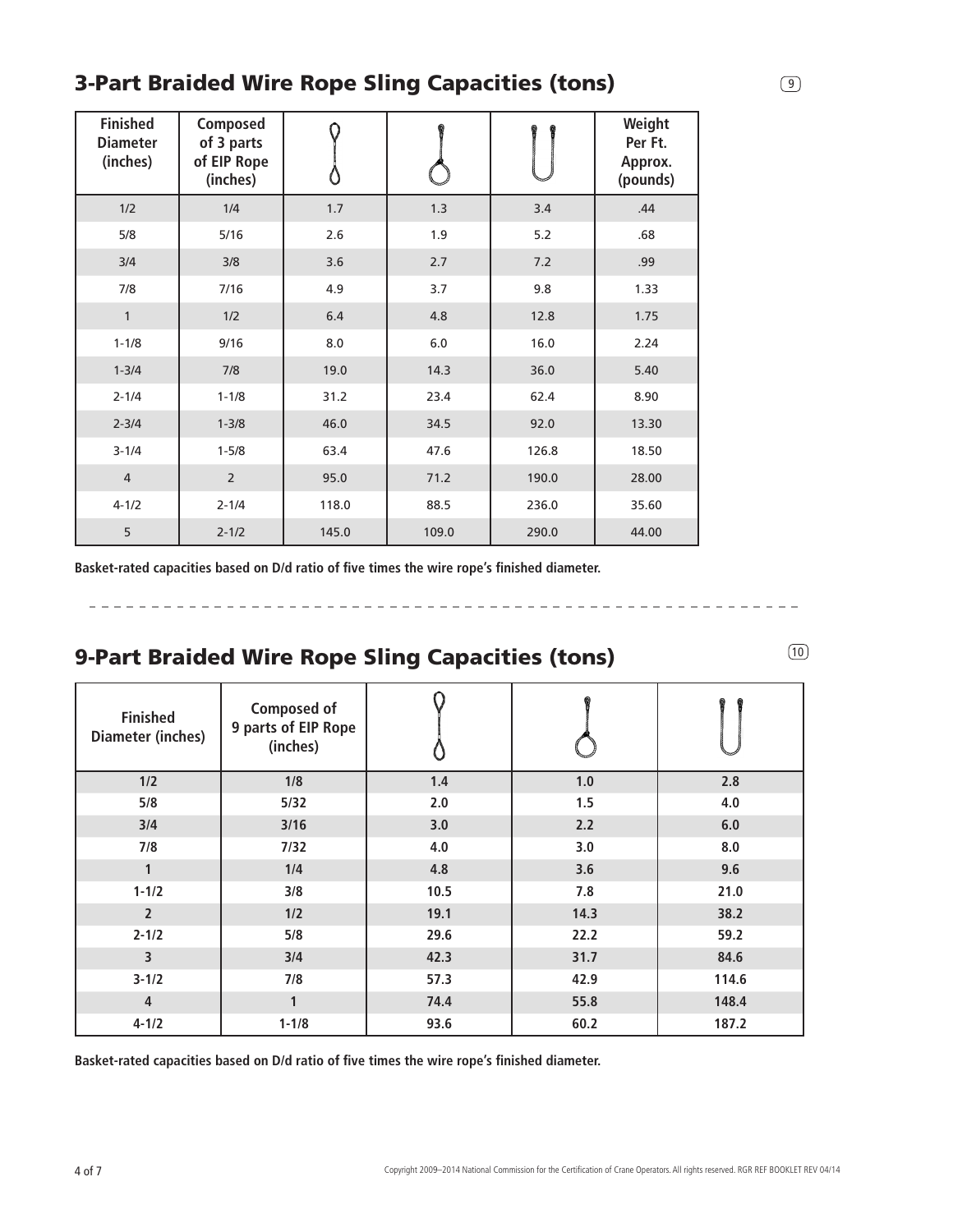## Synthetic Sling Capacities (lbs.)

|                    | <b>Size or Code</b> |        |        | $90^\circ$ | $60^\circ$ | $145^\circ$ | $\widehat{30^{\circ}}$ |
|--------------------|---------------------|--------|--------|------------|------------|-------------|------------------------|
|                    | $1 - 9 - 1$         | 1,600  | 1,280  | 3,200      | 2,770      | 2,260       | 1,600                  |
| ye                 | $1 - 9 - 2$         | 3,200  | 2,560  | 6,400      | 5,540      | 4,452       | 3,200                  |
| ய<br>Web           | $1 - 9 - 3$         | 4,800  | 3,840  | 9,600      | 8,320      | 6,780       | 4,800                  |
| Eye                | $1 - 9 - 4$         | 6,400  | 5,120  | 12,800     | 11,090     | 9,040       | 6,400                  |
|                    | $2 - 9 - 3$         | 8,880  | 7,100  | 17,760     | 15,390     | 12,540      | 8,880                  |
|                    | $2 - 9 - 4$         | 11,520 | 9,210  | 23,040     | 19,960     | 16,270      | 11,520                 |
|                    |                     | 2,600  | 2,100  | 5,200      | 4,500      | 3,600       | 2,600                  |
|                    | 2                   | 5,300  | 4,200  | 10,600     | 9,100      | 7,500       | 5,300                  |
|                    | 3                   | 8,400  | 6,700  | 16,800     | 14,500     | 11,800      | 8,400                  |
| Polyester<br>Round | 4                   | 10,600 | 8,500  | 21,200     | 18,300     | 14,900      | 10,600                 |
|                    | 5                   | 13,200 | 10,600 | 26,400     | 22,800     | 18,600      | 13,200                 |
|                    | 6                   | 16,800 | 13,400 | 33,600     | 29,100     | 23,700      | 16,800                 |

## High Capacity Round Sling Capacities (lbs.)\*

-------------------------

| <b>Dual-Path</b><br><b>Model</b> | O       | ٥       | ⊕         | $60^\circ$ | $\big\langle 45°$ | Approx.<br><b>Body Width</b><br>(inches) |
|----------------------------------|---------|---------|-----------|------------|-------------------|------------------------------------------|
| <b>DP 1000</b>                   | 10,000  | 8,000   | 20,000    | 17,320     | 14,140            | 3                                        |
| <b>DP 1500</b>                   | 15,000  | 12,000  | 30,000    | 25,980     | 21,210            | 3                                        |
| <b>DP 2000</b>                   | 20,000  | 16,000  | 40,000    | 34,640     | 28,280            | 3                                        |
| <b>DP 2500</b>                   | 25,000  | 20,000  | 50,000    | 43,300     | 35,350            | 3                                        |
| <b>DP 3000</b>                   | 30,000  | 24,000  | 60,000    | 51,960     | 42,420            | 4                                        |
| DP 4000                          | 40,000  | 32,000  | 80,000    | 69,280     | 56,560            | 4                                        |
| <b>DP 5000</b>                   | 50,000  | 40,000  | 100,000   | 86,600     | 70,700            | 5                                        |
| <b>DP 6000</b>                   | 60,000  | 48,000  | 120,000   | 103,920    | 84,840            | 5                                        |
| <b>DP 7000</b>                   | 70,000  | 56,000  | 140,000   | 121,240    | 98,980            | 5                                        |
| <b>DP 8500</b>                   | 85,000  | 68,000  | 170,000   | 147,220    | 120,190           | 6                                        |
| DP 10000                         | 100,000 | 80,000  | 200,000   | 173,200    | 141,400           | $\bf 6$                                  |
| DP 12500                         | 125,000 | 100,000 | 250,000   | 216,500    | 176,750           | 8                                        |
| DP 15000                         | 150,000 | 120,000 | 300,000   | 259,800    | 212,100           | $\bf 8$                                  |
| DP 17500                         | 175,000 | 140,000 | 350,000   | 303,100    | 247,450           | 10                                       |
| DP 20000                         | 200,000 | 160,000 | 400,000   | 346,400    | 282,800           | 10                                       |
| DP 25000                         | 250,000 | 200,000 | 500,000   | 433,000    | 353,500           | 10                                       |
| DP 27500                         | 275,000 | 220,000 | 550,000   | 476,300    | 388,850           | 12                                       |
| DP 30000                         | 300,000 | 240,000 | 600,000   | 519,600    | 424,200           | 12                                       |
| DP 40000                         | 400,000 | 320,000 | 800,000   | 692,800    | 565,600           | 14                                       |
| DP 50000                         | 500,000 | 400,000 | 1,000,000 | 866,000    | 707,000           | 16                                       |

**\*Capacities shown include both paths and are for one complete sling; sling ratings based on fittings of equal or greater capacity.**

Copyright 2009–2014 National Commission for the Certification of Crane Operators. All rights reserved. RGR REF BOOKLET REV 04/14 5 of 7

 $(11)$ 

 $(12)$ 

 $\frac{1}{2}$ 

---------------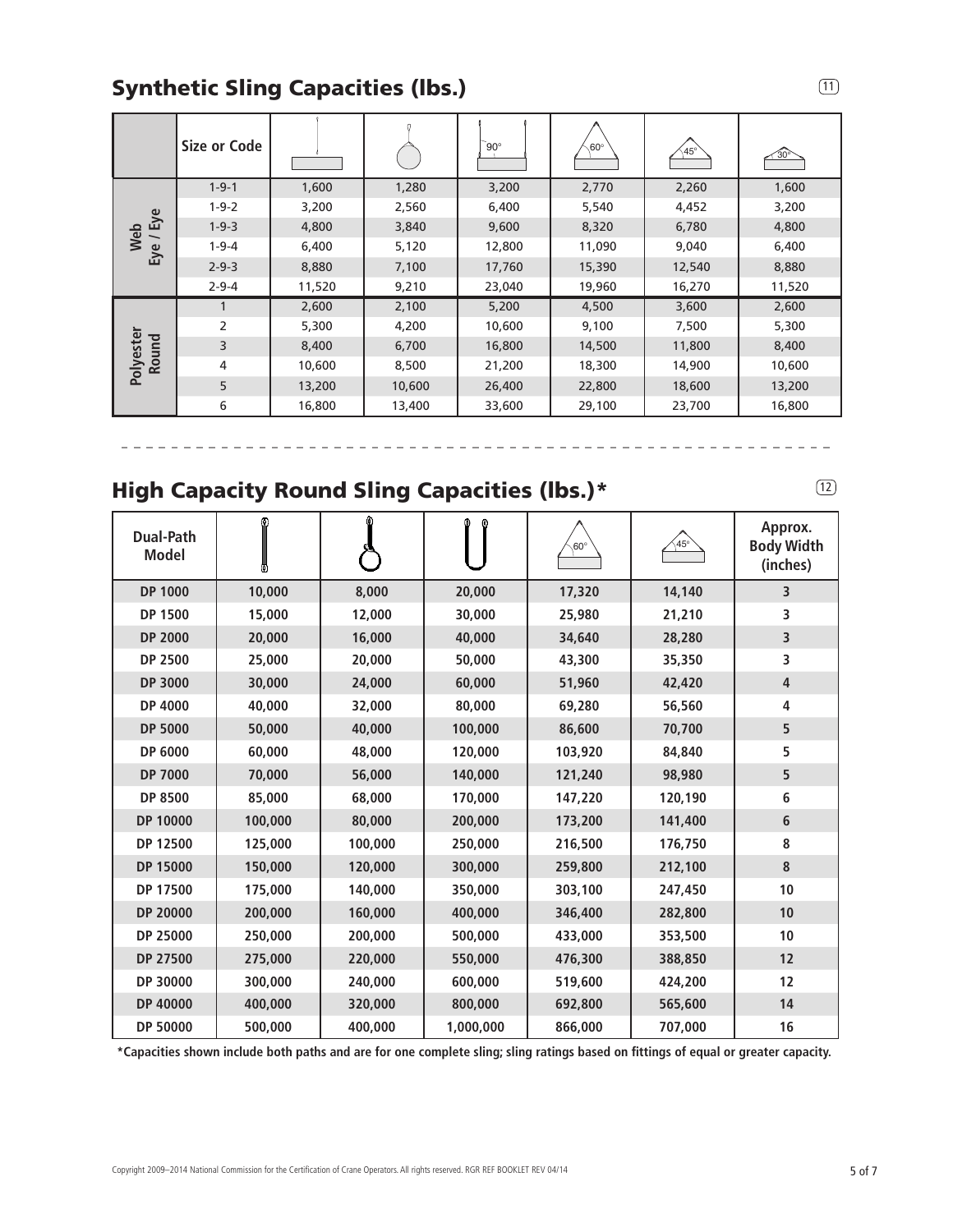## Alloy Chain Sling Capacities (lbs.)

### **Grade 80**

|                   | <b>Single Leg</b> |        | <b>Two Leg Slings</b> |            |            | <b>Three &amp; Four Leg Slings</b> |              |
|-------------------|-------------------|--------|-----------------------|------------|------------|------------------------------------|--------------|
| Size in<br>inches |                   |        | $60^\circ$            | $45^\circ$ | $30^\circ$ | $60^\circ$                         | $45^{\circ}$ |
| 9/32              | 3,500             | 2,800  | 6,100                 | 4,900      | 3,500      | 9,150                              | 7,400        |
| 3/8               | 7,100             | 5,700  | 12,300                | 10,000     | 7,100      | 18,400                             | 15,100       |
| 1/2               | 12,000            | 9,600  | 20,800                | 17,000     | 12,000     | 31,200                             | 25,500       |
| 5/8               | 18,100            | 14,500 | 31,300                | 25,600     | 18,100     | 47,000                             | 38,400       |
| 3/4               | 28,300            | 22,600 | 49,000                | 40,000     | 28,300     | 73,500                             | 60,000       |
| 7/8               | 34,200            | 27,400 | 59,200                | 48,400     | 34,200     | 88,900                             | 72,500       |
| 1                 | 47,700            | 38,200 | 82,600                | 67,400     | 47,700     | 123,900                            | 101,200      |
| $1 - 1/4$         | 72,300            | 57,800 | 125,200               | 102,200    | 72,300     | 187,800                            | 153,400      |
|                   |                   |        |                       |            |            |                                    |              |
| Grade 100         |                   |        |                       |            |            |                                    |              |
| 9/32              | 4,300             | 3,500  | 7,400                 | 6,100      | 4,300      | 11,200                             | 9,100        |
| 3/8               | 8,800             | 7,100  | 15,200                | 12,400     | 8,800      | 22,900                             | 18,700       |
| 1/2               | 15,000            | 12,000 | 26,000                | 21,200     | 15,000     | 39,000                             | 31,800       |
| 5/8               | 22,600            | 18,100 | 39,100                | 32,000     | 22,600     | 58,700                             | 47,900       |
| 3/4               | 35,300            | 28,300 | 61,100                | 49,900     | 35,300     | 91,700                             | 74,900       |
| 7/8               | 42,700            | 34,200 | 74,000                | 60,400     | 42,700     | 110,900                            | 90,600       |
|                   |                   |        |                       |            |            |                                    |              |

## Rigging Hardware Capacities (lbs.)

| <b>Shoulder</b><br>Size in<br>Eye Bolt |         | <b>Turnbuckle</b> | <b>Shackle</b> | <b>Wire Rope Clip</b> |                   |                      | <b>Swivel</b><br><b>Hoist Rings</b> | <b>Alloy</b><br><b>Master Links</b> |            |
|----------------------------------------|---------|-------------------|----------------|-----------------------|-------------------|----------------------|-------------------------------------|-------------------------------------|------------|
| inches                                 | In Line | 45 deg.           | Eye or Jaw     | <b>SP Anchor</b>      | $Min.$ #<br>clips | Turnback<br>(inches) | <b>Torque</b><br>(ft. Ibs.)         | WLL (lbs.)                          | WLL (lbs.) |
| 1/4                                    | 500     | 125               | 500            | 1,000                 | 2                 | 4.75                 | 15                                  |                                     |            |
| 5/16                                   | 800     | 200               | 800            | 1,500                 | 2                 | 5.25                 | 30                                  | 800                                 |            |
| 3/8                                    | 1,200   | 300               | 1,200          | 2,000                 | 2                 | 6.50                 | 45                                  | 1,000                               |            |
| 7/16                                   |         |                   |                | 3,000                 | $\overline{2}$    | 7.00                 | 65                                  |                                     |            |
| 1/2                                    | 2,200   | 550               | 2,200          | 4,000                 | 3                 | 11.50                | 65                                  | 2,500                               | 7,400      |
| 9/16                                   |         |                   |                |                       | 3                 | 12.00                | 95                                  |                                     |            |
| 5/8                                    | 3,500   | 875               | 3,500          | 6,500                 | 3                 | 12.00                | 95                                  | 4,000                               | 9,000      |
| 3/4                                    | 5,200   | 1,300             | 5,200          | 9,500                 | 4                 | 18.00                | 130                                 | 5,000                               | 12,300     |
| 7/8                                    | 7,200   | 1,800             | 7,200          | 13,000                | 4                 | 19.00                | 225                                 | 8,000                               | 15,200     |
| 1                                      | 10,000  | 2,500             | 10,000         | 17,000                | 5                 | 26.00                | 225                                 | 10,000                              | 26,000     |
| $1 - 1/8$                              |         |                   |                | 19,000                | 6                 | 34.00                | 225                                 |                                     |            |
| $1 - 1/4$                              | 15,200  | 3,800             | 15,200         | 24,000                | 7                 | 44.00                | 360                                 | 15,000                              | 39,100     |
| $1 - 1/2$                              |         |                   |                |                       |                   |                      |                                     |                                     | 61,100     |
| $\overline{2}$                         |         |                   |                |                       |                   |                      |                                     |                                     | 102,600    |
| $2 - 1/2$                              |         |                   |                |                       |                   |                      |                                     |                                     | 160,000    |
| $\overline{3}$                         |         |                   |                |                       |                   |                      |                                     |                                     | 228,000    |
| $3 - 1/2$                              |         |                   |                |                       |                   |                      |                                     |                                     | 279,000    |
| $\overline{4}$                         |         |                   |                |                       |                   |                      |                                     |                                     | 373,000    |

14

 $\boxed{13}$